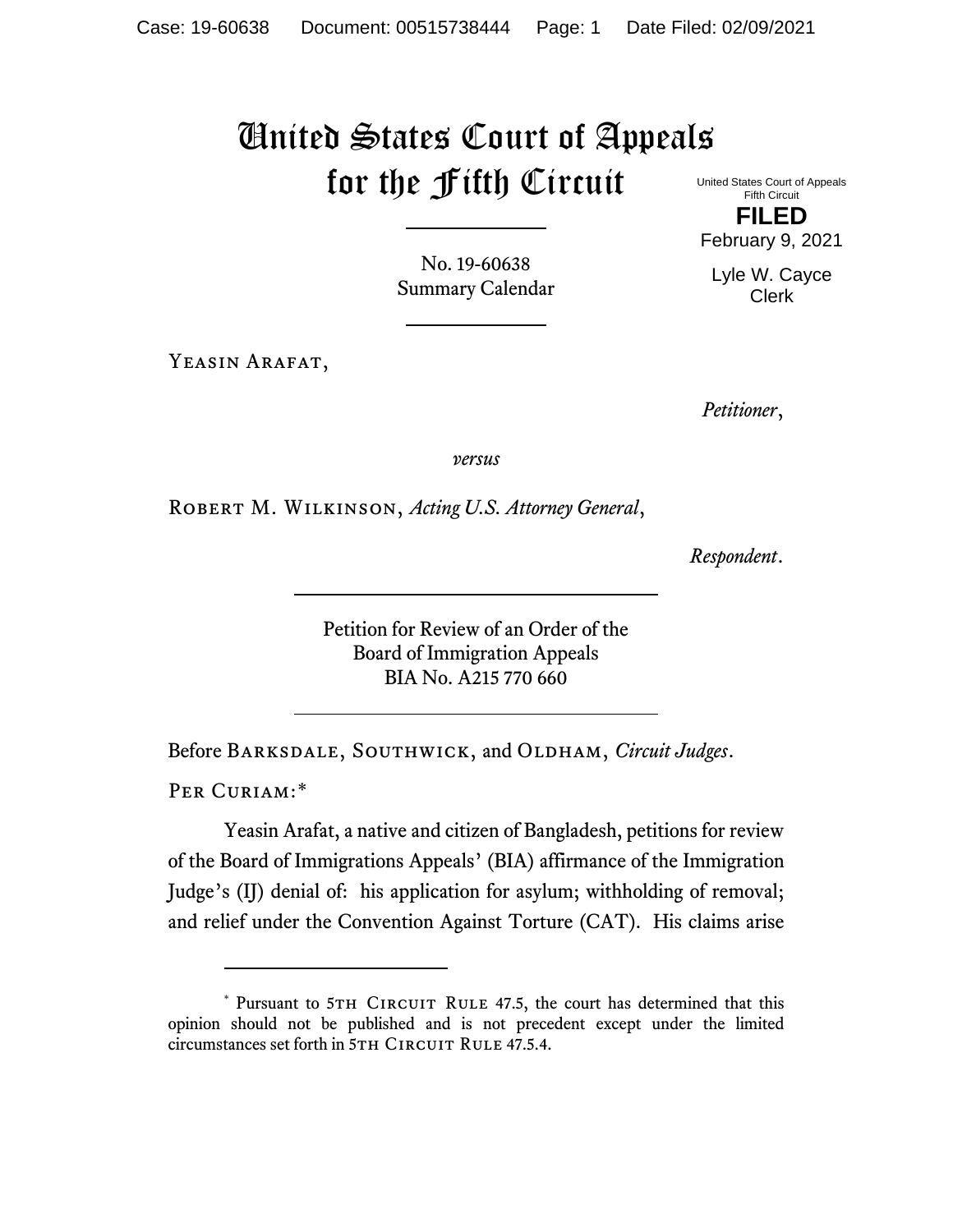## No. 19-60638

out of his alleged membership and activities in a political party in Bangladesh. Arafat asserts the BIA erred in: affirming the IJ's adverse credibility determination; finding Arafat did not show a well-founded fear of future persecution; and finding he did not show it was more likely than not he would be tortured if removed to Bangladesh.

"Because the BIA issued its own opinion and elaborated on its own reasoning, this court will confine its review to the BIA opinion and will not review the underlying IJ decision." *Ghotra v. Whitaker*, 912 F.3d 284, 287 (5th Cir. 2019) (internal quotation marks and citation omitted). Findings of fact, including asylum eligibility, are reviewed for substantial evidence, which requires the decision be: based on the evidence presented; and substantially reasonable. *Sharma v. Holder*, 729 F.3d 407, 411 (5th Cir. 2013). The BIA's finding is conclusive under that standard unless the record compels a contrary finding. 8 U.S.C. § 1252(b)(4)(B)*.*

Credibility determinations are factual findings, also reviewed for substantial evidence. *See Wang v. Holder*, 569 F.3d 531, 538–39 (5th Cir. 2009). We defer to a "credibility determination unless, from the totality of the circumstances, it is plain that no reasonable fact-finder could make such an adverse credibility ruling". *Singh v. Sessions*, 880 F.3d 220, 225 (5th Cir. 2018) (internal quotation marks and citation omitted). The BIA ruled the IJ's adverse credibility finding was supported by substantial evidence, citing Arafat's obtaining his passport after he was in custody, and inconsistencies in medical documents and testimony. *See id*. ("An IJ may rely on any inconsistency . . . in making an adverse credibility determination"). In view of those inconsistencies, Arafat has failed to show the evidence was so compelling that "no reasonable fact-finder could make such an adverse credibility ruling". *Id*. We lack jurisdiction to consider Arafat's unexhausted claim he was not required to appear in person to obtain a re-issued passport. *See Omari v. Holder*, 562 F.3d 314, 319 (5th Cir. 2009) (holding failure to raise